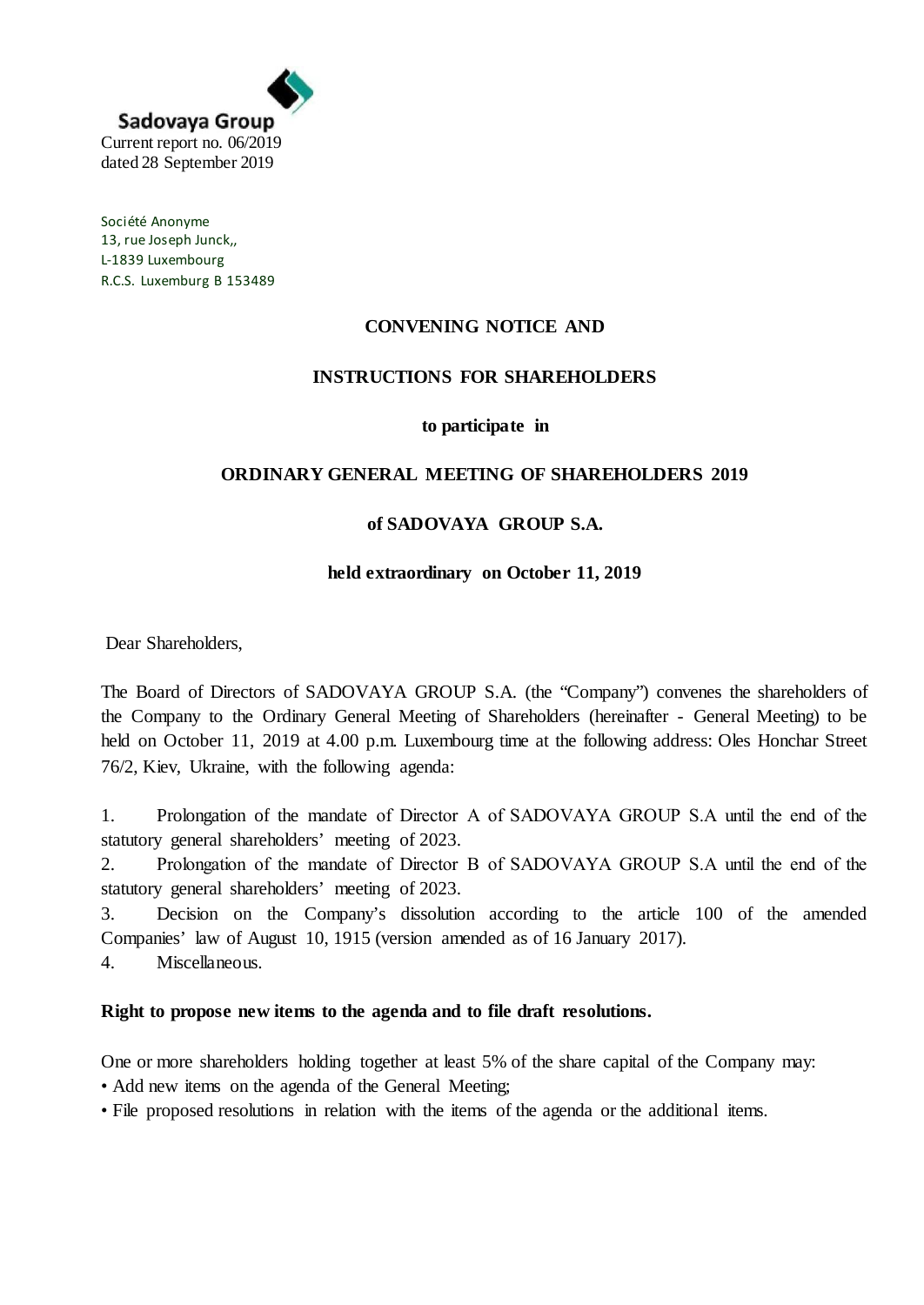*Such requests must be sent to the Company in writing by mail at the following address: 13, rue Joseph Junck, L-1839, Luxembourg and by e-mail to Liza Semeritskaya (email:semeritskaya@sadovayagroup.com) no later than October 09, 2019.*

Such requests should enclose the related proposed resolutions and should indicate a mail or e-mail address to which the Company may send an acknowledgement of receipt.

The Company will acknowledge the receipt of such requests within 48 hours upon reception.

The Company will publish an updated agenda of the extraordinary general meeting at the latest on October 10, 2019.

**Each Shareholder can be present at the meeting personally or by telephone, Viber, Skype or any other ways of communications by providing written notification concerning relevant way of communication to be chosen.**

*For detailed information you can send the query by e-mail to Liza Semeritskaya (email: [semeritskaya@sadovayagroup.com](mailto:semeritskaya@sadovayagroup.com) )*

### **Right to participate in the General Meeting.**

In accordance with the Article 3 of the law of 24 May 2011 on exercise of certain rights of shareholders at the general meeting of companies admitted to trading, participation in the General Meeting is reserved to shareholders of the Company whose shareholding is determined on October 11, 2019 at 4.00 p.m. Luxembourg time and who give notice of their intention to attend the General Meeting by sending (i) a depositary certificate and (ii) a duly completed proxy voting form (only in case of participation by use of a proxy)

• no later October 10, 2019 at 6.00 p.m. Luxembourg time in PDF format by e-mail to *Liza Semeritskaya (email:semeritskaya@sadovayagroup.com)* and by courier or by ordinary or registered mail to the Company's offices at the following address:

SADOVAYA GROUP S.A. Attn: Liza Semeritskaya 13, rue Joseph Junck,

L-1839, Luxembourg

#### **Forms of participation in the General Meeting.**

The Shareholders may attend the General Meeting either in person or be represented by a proxy, pursuant to the relevant options chosen and votes expressed in the proxy voting form.

Please note, however, it is permitted to nominate a proxy other than the proposed shareholder's proxy. A representative may be a legal or natural person. A person appointed as proxy need not be a holder of shares of the Company. Shareholder may appoint one or more representatives of his/her own choice. One person may represent more than one shareholder.

The proxy is entitled to act in the Shareholder's name and exercise the same rights the Shareholder benefits within the written voting instructions of the Shareholder. The proxy may be revoked and the new proxy may be appointed by the Shareholder either in writing by mail at the following address: 13, rue Joseph Junck, L-1839, Luxembourg and by e-mail to *Liza Semeritskaya (email:semeritskaya@sadovayagroup.com)* no later than October 10,2019 or in person at the day of the General Meeting.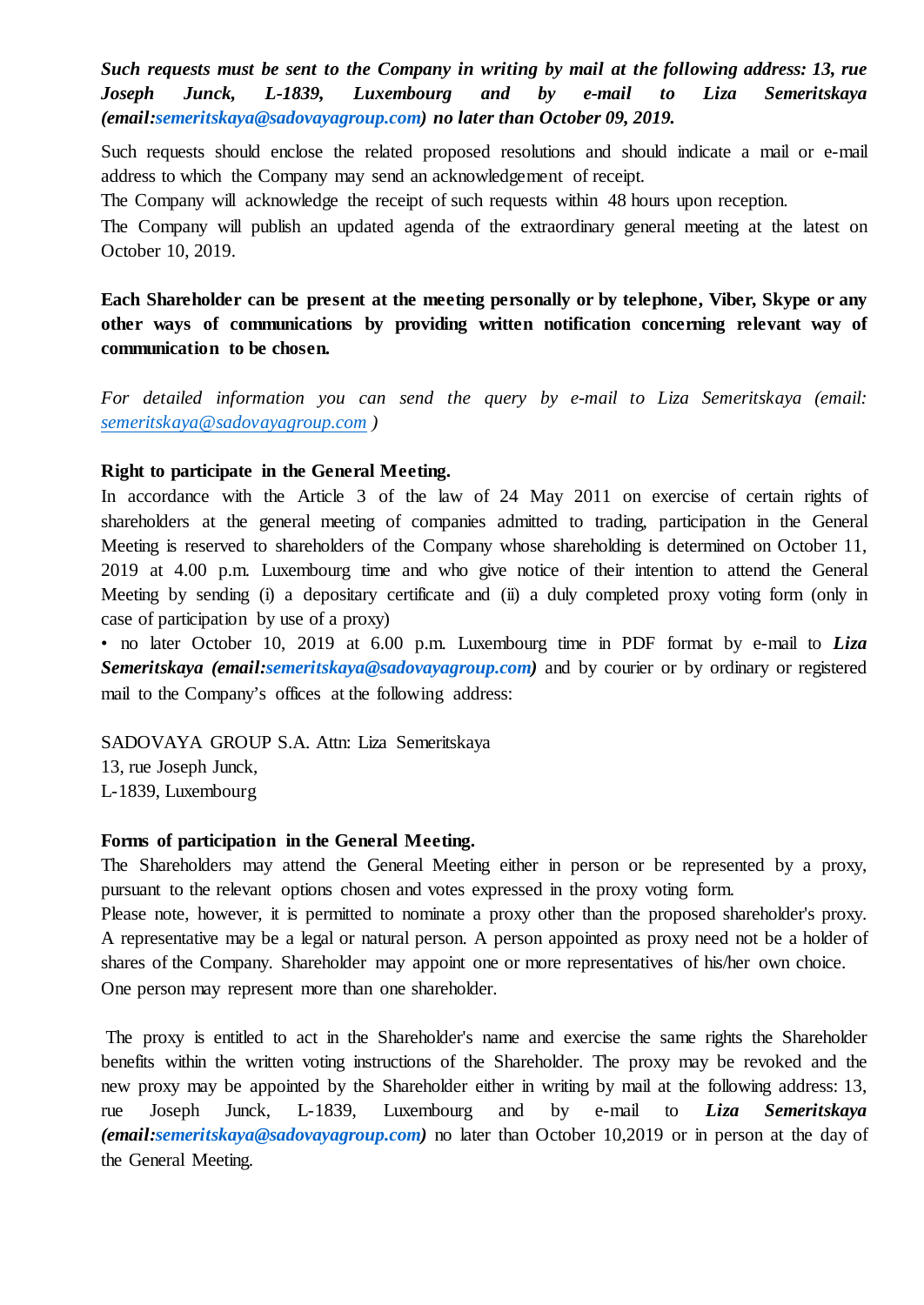Lodging of a proxy form will not prevent a shareholder from attending and voting at the General Meetings if he decides to do so.

#### **Documents to be presented by shareholders at the General Meeting.**

An attendance list will be established at the General Meeting recording the shareholder(s) of the Company attending the General Meeting in person or by use of a proxy.

In order to be recorded to such a list and to be able to participate in the General Meeting, a natural or a legal person have to prove his/her/its quality of the Shareholder of the Company or a proxy if applicable, at the date of the General Meeting by submitting the following documents:

• in case of natural persons:

(i) an ID, a passport or other official document confirming identity of the shareholder.

• in case of legal persons:

(i) an extract from the respective companies register and/or other official document confirming existence of the legal person and signing authority on behalf of the legal person;

(ii) other documents evidencing the right of a natural person(s) to represent such shareholder at the General Meeting;

(iii) the ID card, passport or other official document confirming the identity of the individual acting on behalf of the legal person.

• in case of acting through proxy: (i) an ID card, passport or other official document confirming identity of proxy;

(ii) the power of attorney, together with unbroken chain of previous powers of attorney (if any).

• in case of a proxy for a legal person:

(i) an extract from the respective companies register and/or other official document confirming existence of the legal person and authority of the persons signing the power of attorney on behalf of the legal person.

The above documents should be in original or in copy confirmed by a notary. The name, address, registration number and other information on the shareholder (if provided in the documents) shall be consistent in all documents.

All documents (including depository certificates) shall be delivered in English. In the contrary, the shareholder shall provide at its own expense and in the same deadlines a certified true translation by an officially agreed translator.

In the event there are any doubts as to the authority or identity of shareholders or persons acting on